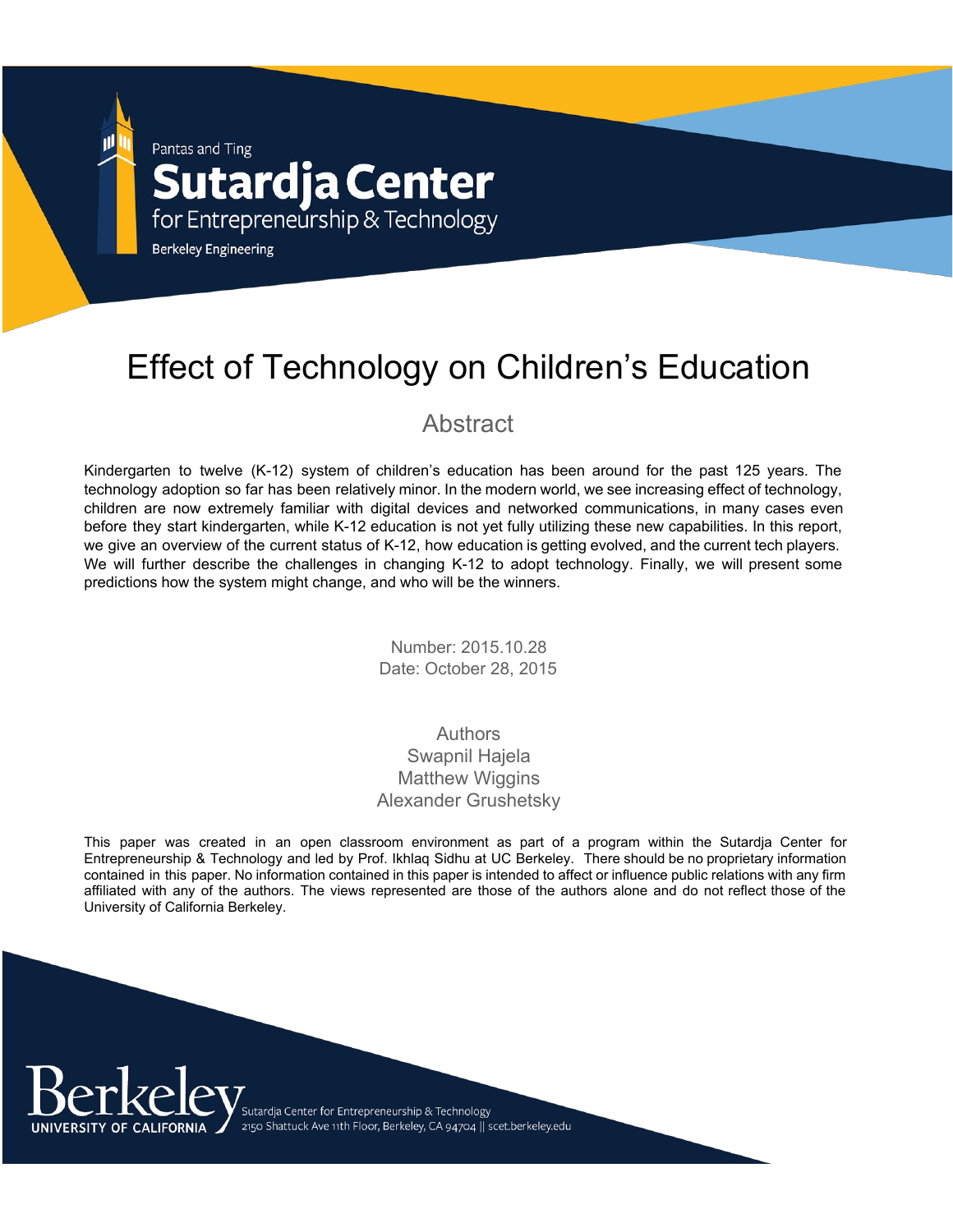### <span id="page-1-0"></span>**Contents**

**[Contents](#page-1-0)** [Introduction:](#page-2-0) Future of K-12 education Children's technology [proficiency](#page-2-1) and education will intersect K-12 [Education](#page-3-0) timeline Flipped [education](#page-3-1) [Mooc's](#page-3-2) for K-12 [Evolution](#page-4-0) of Curricula Education [Ecosystem](#page-6-0) [Societal](#page-8-0) factors **[Predictions](#page-9-0) [Conclusion](#page-10-0)**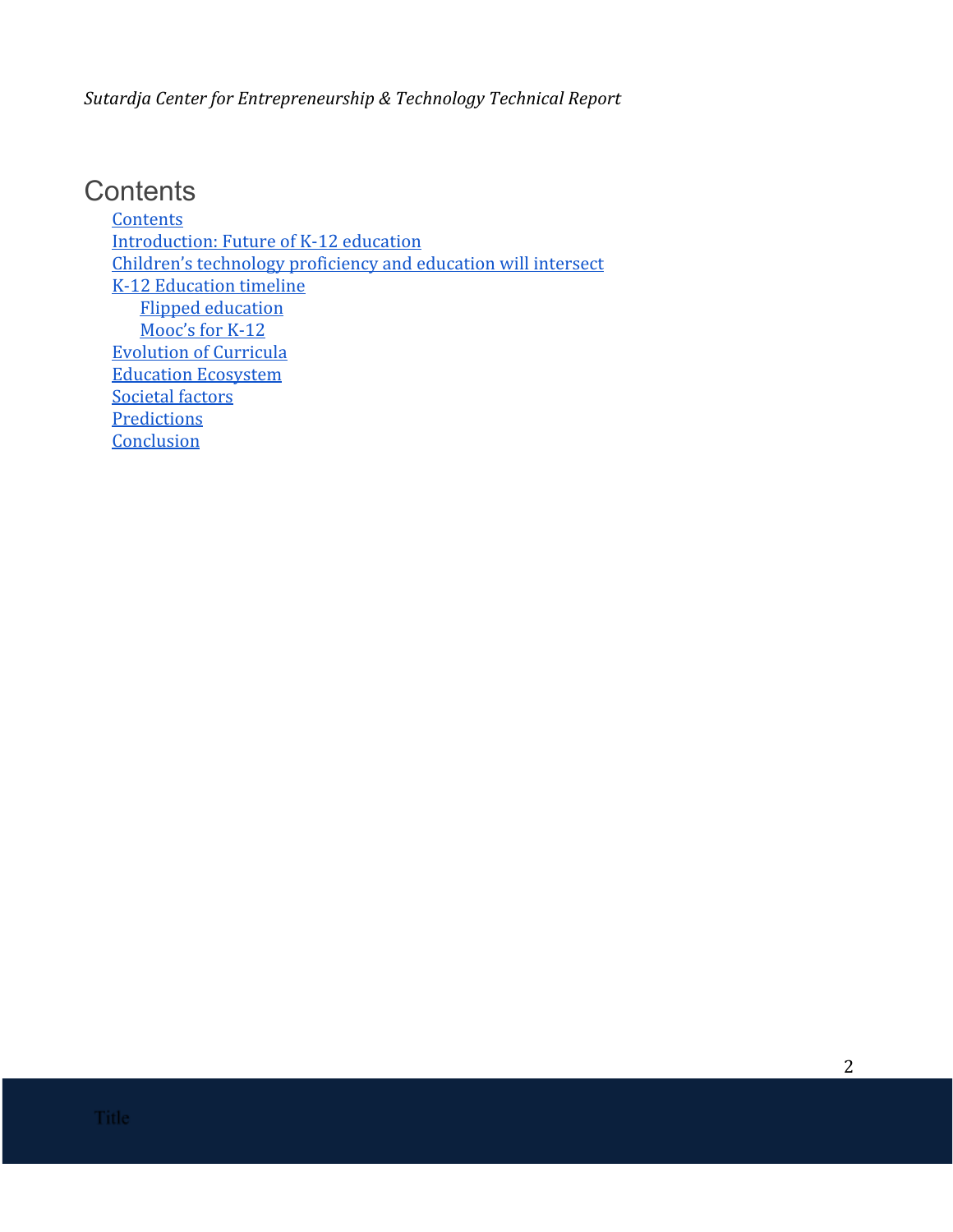<span id="page-2-0"></span>*Sutardja Center for Entrepreneurship & Technology Technical Report* Introduction: Future of K-12 education



Today kids are interacting with tech before their first birthday and by age five they show high proficiency towards navigating through devices and apps. They understand networked communications and have experienced streaming media, games and learning softwares. It is typical to see them totally at ease with them often figuring out newer ones by themselves. K12 is not yet utilizing these capabilities and we hypothesize that: **'Adaptive, personalized curricula will soon revolutionize the K12 education system'.**

<span id="page-2-1"></span>Children's technology proficiency and education will intersect



We feel that children's tech proficiency and K-12 education will soon intersect. This will result in adaptive, personalized education. Online teaching and assessment will result in big data and using it for understanding relationships among student progress/abilities will result in creating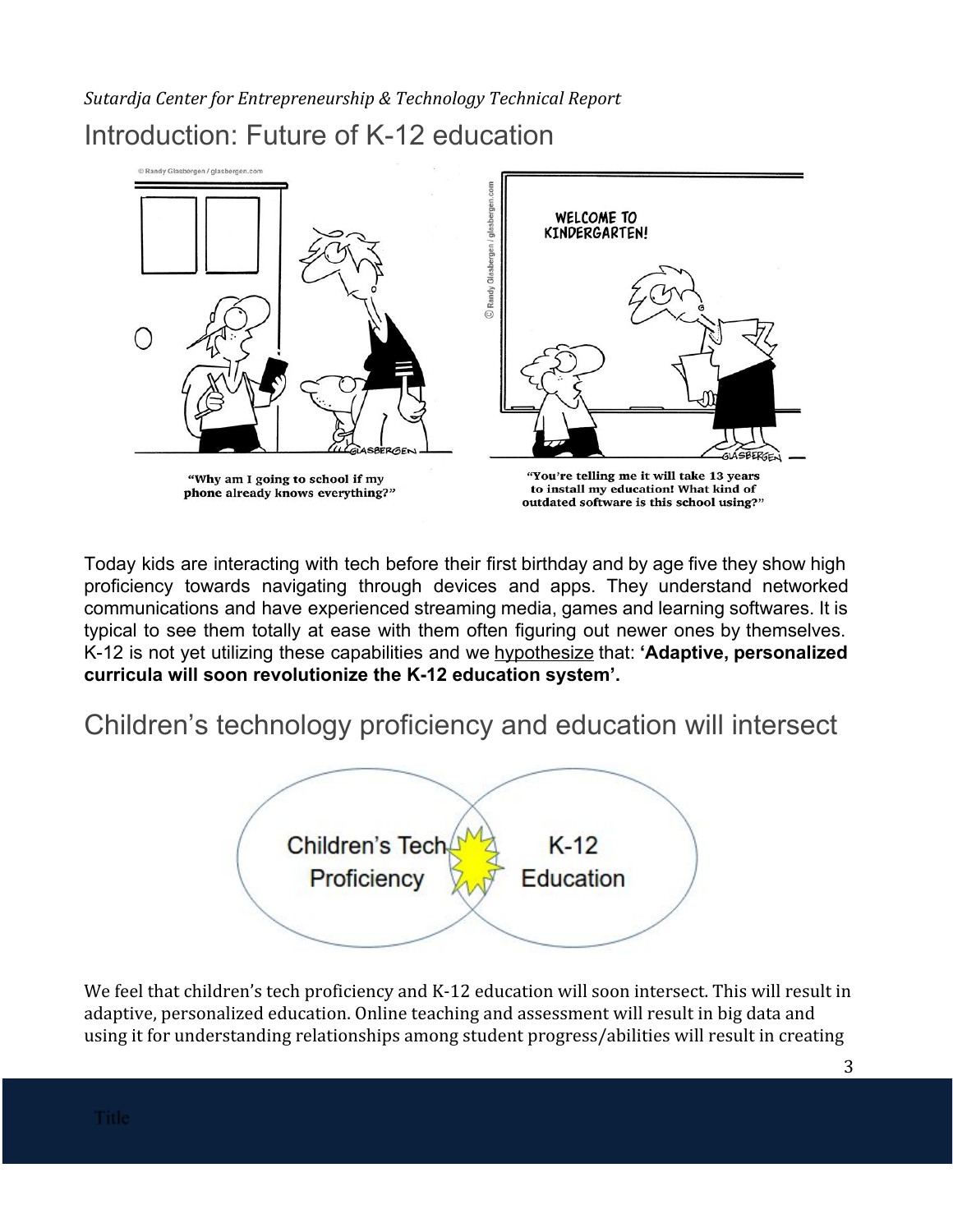personalized curricula and lead to educational success. For students, such a change will provide better education, easier and faster. For schools and communities this will provide, better quality focussed education at reduced cost, especially in areas with low population densities.

<span id="page-3-0"></span>

K-12 education system had existed for a while(exact dates unknown), and got formalized in 1892. There had been use of tech as aids for assignments etc, but K-12 education has still been largely the same. In last decade, some experiments utilizing technology have been tried: e.g Flipped education and mooc's for K-12 that we will describe below.

### <span id="page-3-1"></span>Flipped education

In flipped education, students receive their teacher's lectures at home and do their homework in class. This was first tried in 2004 as pilot, however, a much more significant adoption of this model was made later by Principal Greg Green of Clintondale high school where they flipped all classes in 2011. He mentions: We have been able to quadruple the amount of time our student have with their teachers. Clintondale high school, which was in worst 5% of Michigan, had immense success - english failure rate dropped from 52 to 19%, maths 44 to 13%, science 41 to 19% and social studies 28 to 9%. Clintondale high school [\(http://www.flippedhighschool.com/\)](http://www.flippedhighschool.com/) which describes itself as 'changing education, one class, one student at a time' continues to run with flipped education

### <span id="page-3-2"></span>Mooc's for K-12

Mooc(massive open online course) have been tried a lot for higher education and had some success in continued education. Data about Mooc's for K-12 has been little so far. In 2014, EdX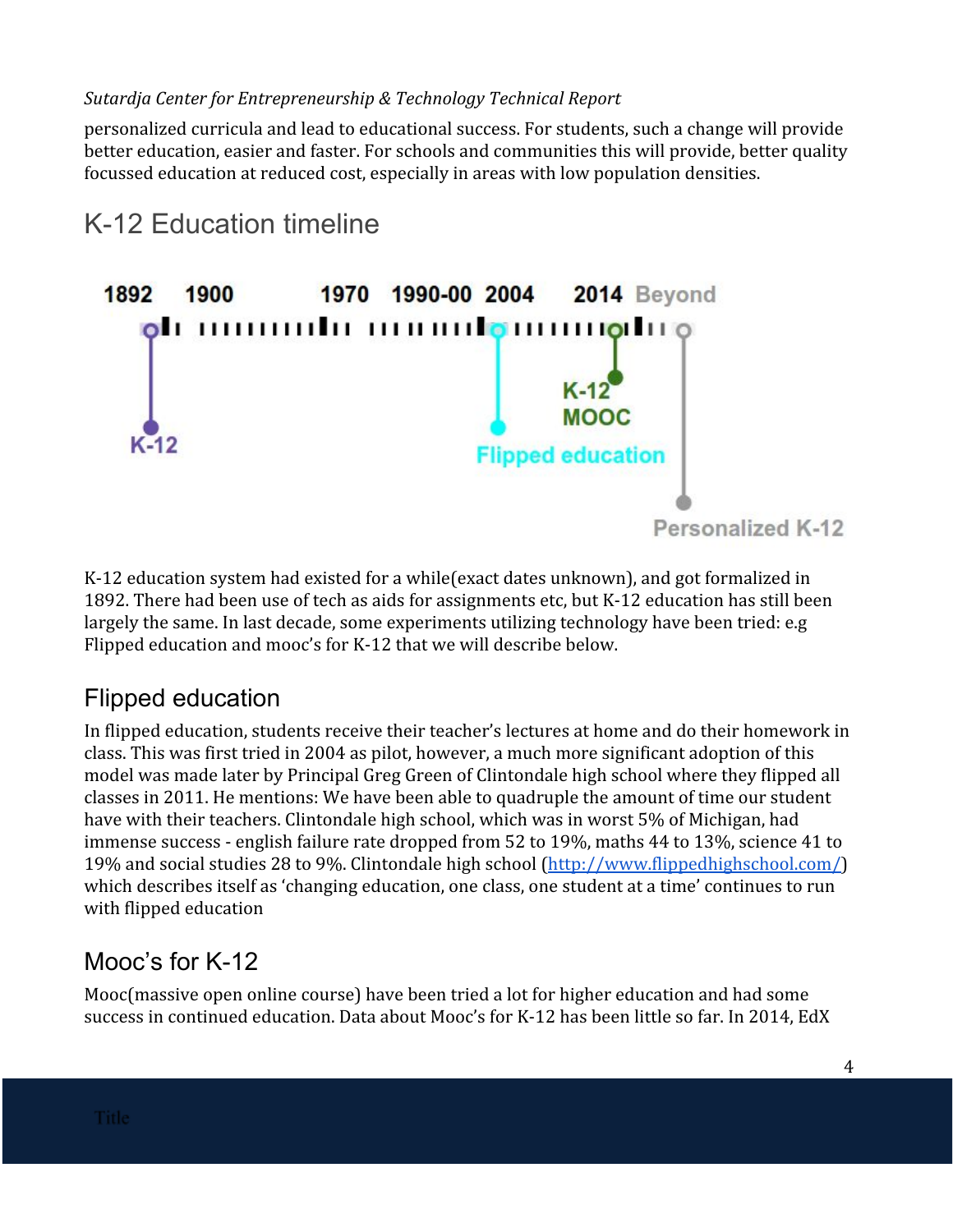has started mooc's for high schoolers to better their grade in AP tests. It is very early to analyze success/failure of mooc for K-12.

### <span id="page-4-0"></span>Evolution of Curricula

In a traditional K-12 classroom, the class is taught the material by a teacher. As represented in Figure 4, the teacher gains real-time feedback on his/her students' engagement during instruction through assessments of eye-contact or class participation. More substantial feedback regarding student understanding of the material comes in the form of homework or tests that require days or weeks for the student to complete and an investment in time by teacher themselves. With knowledge of the students' engagement, performance, and overall course progress, the teacher can correct his/her teaching style and material presentation to maximize the class's understanding by focusing on learning styles suiting a majority of the students (e.g., visual vs. auditory learning, theory vs. examples). This obviously requires a fair amount of the teacher's time and puts a significant amount of pressure on the attentiveness, perceptiveness, and creativity of the teacher to optimize this maximum likelihood estimation problem. Furthermore, this approach never actually optimizes the curriculum for a given student, only for the class.



**Teacher Input** 



Though a number of approaches have addressed tailoring education for the individual student, many require a significantly increased amount of resources per capita (e.g., homeschooling and low student-to-teacher ratios). Another approach, illustrated in Figure 5, that some institutions have introduced has been to utilize the concept of flipped education and give the students tablet computers with personalized playlists of material on them that they are required to complete. These playlists form a sequence of discrete lessons or knowledge quanta that can be pulled from a diverse library of lessons maintained both in open source communities and through existing instructional material vendors.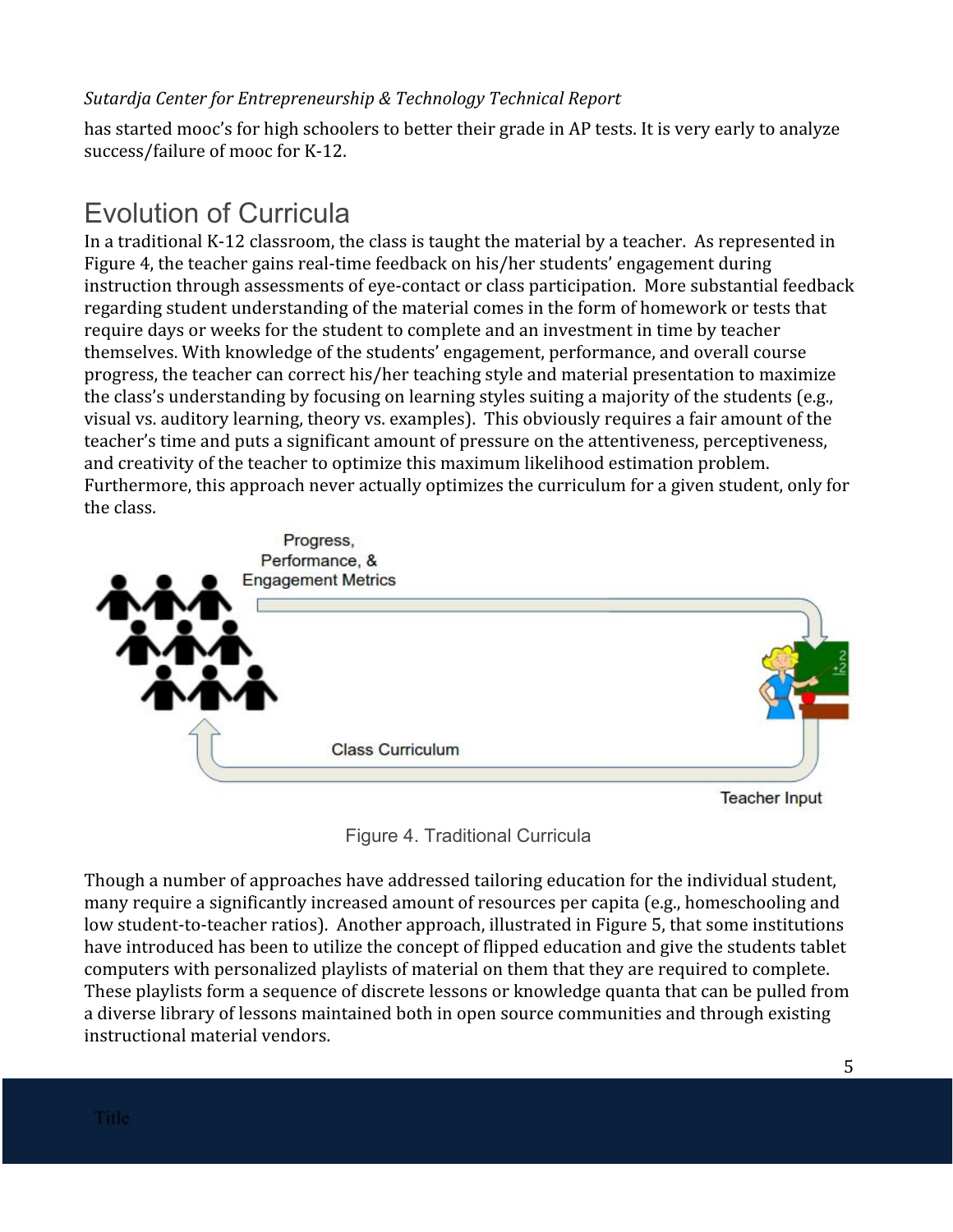Some institutions also perform knowledge assessment on these tablets. The students' progress, performance, and engagement metrics are then extracted via data analytics from the digital instruction time, sequence, cadence, and assessment results. These results are then delivered to the students and teacher (and sometimes the parents) for course corrections for the students' playlists and student/teacher/parent effort/involvement.



Figure 5. Personalized Curricula

This obviously address one of the shortcomings of the previous model (Figure 4 in the previous section) by personalizing the curricula to a given student. Each student's learning needs can be better addressed (e.g., pace of material/explanation, prose vs. demonstration) instead of optimizing for the 'lowest common denominator.' It still puts a heavy burden on the teacher to maintain and adapt the playlists for the individual student's needs. The teacher has to get to know the student and their learning style to assist in the optimization. If the teacher does not have the time/resources to keep up with these tasks, the model can easily slip back to the teacher prescribing the entire class the same playlists, thereby regressing to the less desirable goal of optimizing for the class.

The question then becomes, how can this feedback loop be tightened to more quickly adjust the students' playlists, reduce the intellectual burden of personalization on the educator, and improve the child's education as a whole?

Figure 6 shows that by adding cloud-based Curriculum Personalization Engine path to optimize the playlist for the student, a secondary path is created for this function beyond the teacher's involvement. This engine has the data showing how other students have performed in the past in relation to a given student and recommend the appropriate playlist entries to maximize this student's probability of acquisition of the knowledge and retention for following lessons. The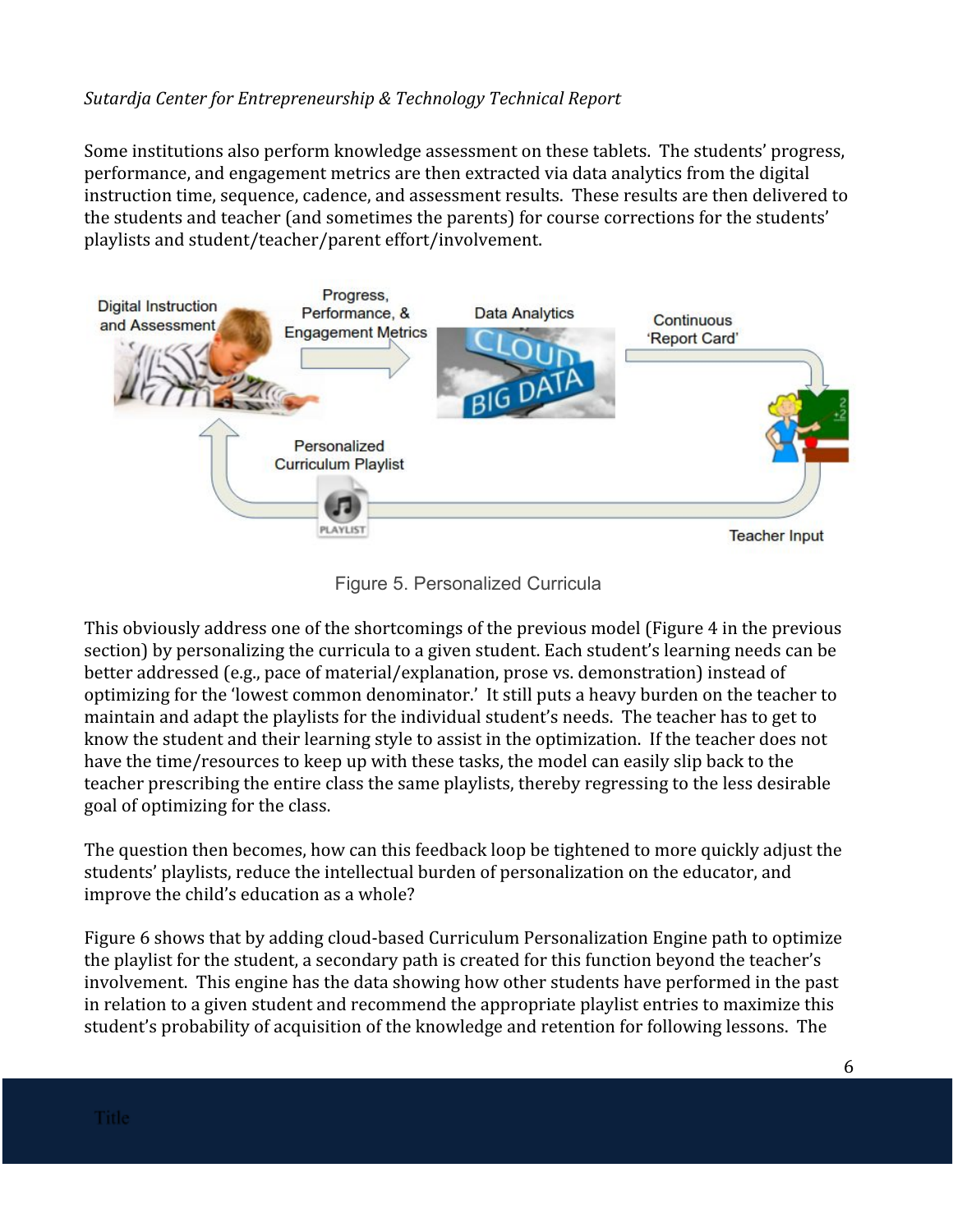teacher still has the ultimate authority for review and modification of more significant optimizations, but if the teacher's attention is required elsewhere, the student's playlist is still tailored in some way.



Figure 6. Adaptive Personalized Curricula

In addition to the teacher's directives into the playlist, the parent's and/or student's preferences can be input into the system, similar to parent/student's requesting electives. For instance gamified lessons in mathematics may be prefered by one student, whereas others prefer the shortest teaching/assessment time period.

Since the personalized curricula feedback loop is automated, the child's curricula or playlist can be continuously tailored in real-time. If the student demonstrated trouble in an area, more or different questions can be presented to maintain motivation, solidify a potentially problematic theme for that child, or make sure the concept has been learned adequately.

In summary, automated generation and real-time modification of a child's digital curricula has the potential to significantly disrupt the existing knowledge acquisition process, the role that student's and teachers have in this process, and benefits that are reaped.

### <span id="page-6-0"></span>Education Ecosystem

School curricula at the macro level is influenced by a number levels of the government as well as societal expectations. In this study, we accept and expect that there will always be outside bodies and influencers that will guide what high level topics will be taught. Those players are outside the scope of this work.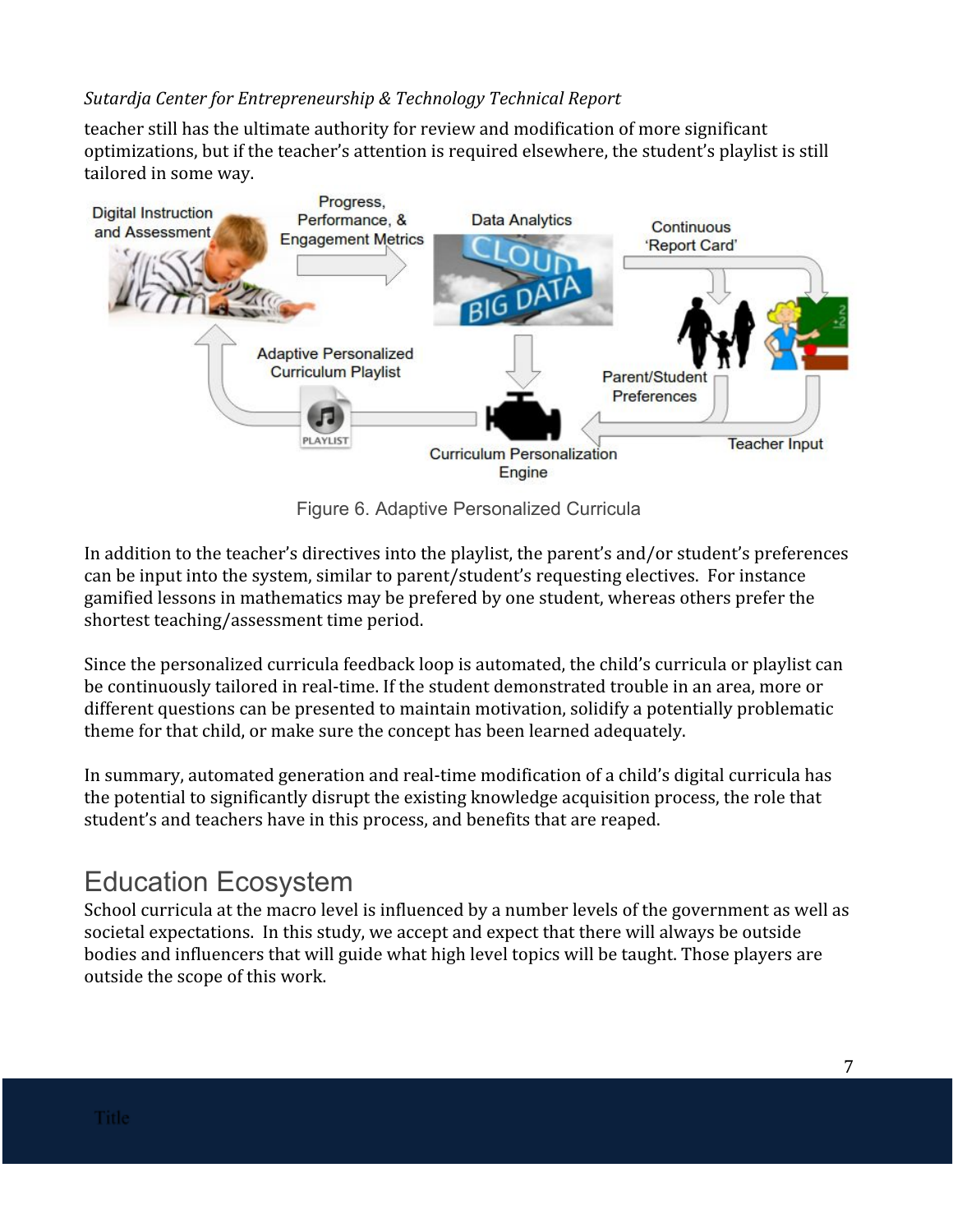In this work, we are focusing on the companies and institutions around the business of instructional materials and the activity of instruction. In comparing the existing players in this space, we believe it is instructional to define each of the players with respect to their competencies and/or dependency on the following three areas:

- Brick & Mortar physical school and capital investments involved
- Traditional Educational Materials textbooks or other more traditional instructional material
- Personalized Curriculum customized curricula for a given student



Figure 6. Adaptive Personalized Curricula

As reference points in this space, observe the traditional K-12 educational institution located at the intersection of Brick & Mortar and Traditional Educational Materials in Figure 6. Several of the Traditional Educational Material vendors are listed (i.e., Pearson and McGraw Hill) whose main revenue source is the textbooks and other instructional materials. They have been making some moves toward digital instructional materials, but are more reactive in this endeavor than disruptive.

At the alternate extreme of K-12, Home Schooling makes the minimum use of the Brick Mortar establishments and Traditional Educational Materials while maximally exhibiting Personalized Curriculum. In this situation, the educator is typically a loved one of the student and the curriculum is completely customized for this student.

There are three main companies poised to most disrupt the traditional educational system through personalized curricula: AltSchool, Gooru, and Knewton. AltSchool actually owns and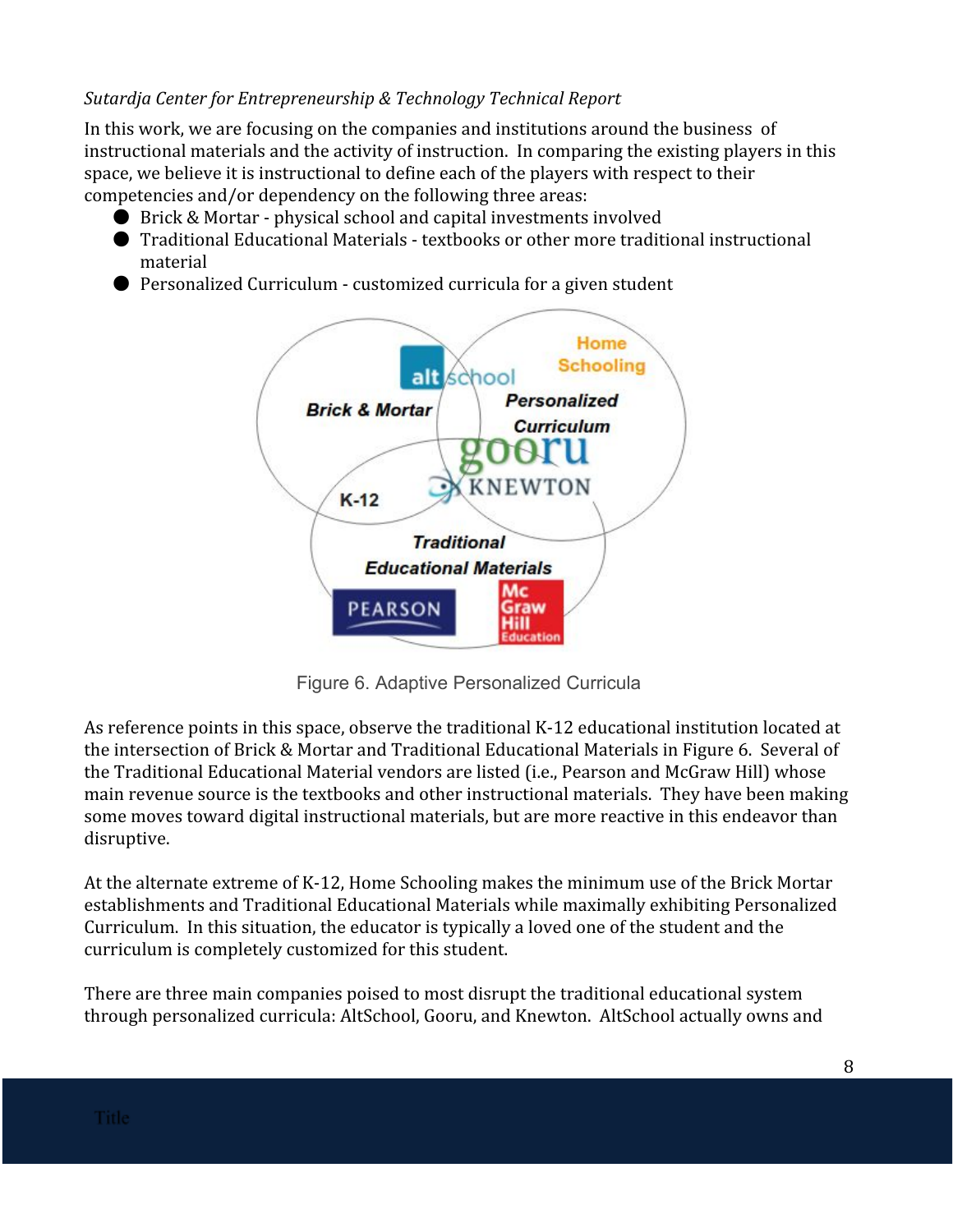runs schools that specialize in personalized curricula, consisting of project-based group projects and personalized playlist education on tablets. They have also developed an operating system to enable these schools to quickly establish themselves in urban, rented spaces by streamlining much of the logistics and processes of school set-up, communications, grading, and personalized curricula generation. Their business model is to sell this operating system as a service. It still requires significant capital cost outlays significant hands-on participation from technologically savvy educators with skills for guiding a broad range of personalized projects for small groups. For this reason, this model will be difficult to scale and does not exemplify the gains to be had by Adaptive Personalized Curricula Generation.

Gooru participates significantly in providing a broad range of options for educators to personalize their students' curricula, having partnered/stimulating a large open-source community around generation and improvement of digital lessons to be used in students' digital playlists. Dashboards within the Gooru app, generated using data analytics of a student's performance and engagement, are presented to both teachers and students to better inform and guide the student/educator in maximizing academic performance.

Knewton does similar activities as Gooru, with dashboards, open source content generation, and personalized curricula on digital platforms, but they also dynamically adjust lesson content and complexity based on performance, progress, and engagement metrics. The also build the infrastructure for instructional material generators to make their lessons and material adaptive. With these capabilities in place, we believe they are closest to enabling the Adaptive Personalized Curricula generation as described in the previous section.

### <span id="page-8-0"></span>Societal factors

Despite the widespread recognition that the US educational system is flawed, needing reform and modernization, there is still resistance in attempts to change. For example, distribution of tablet computers for multimedia-based learning and digital lesson delivery and assessment is sometimes viewed as spending a lot of taxpayer money to distribute 'iPads' to irresponsible children. But generally, students take very good care of these devices and it can be very cost efficient vs.maintaining textbooks.

There is also general resistance to change from parents. Parents generally don't consider the significant change in their children's expectations for engagement being brought up in the age of digital media and modern entertainment content delivery. Parents contrast this with their more traditional education and don't see the rationale. In addition, there is recognition of a concern about their children's' privacy and the potential for security problems. These worries are understandable given every detail of their academic performance is recorded for the length of their education, though in truth, the details are no more damaging than report card records.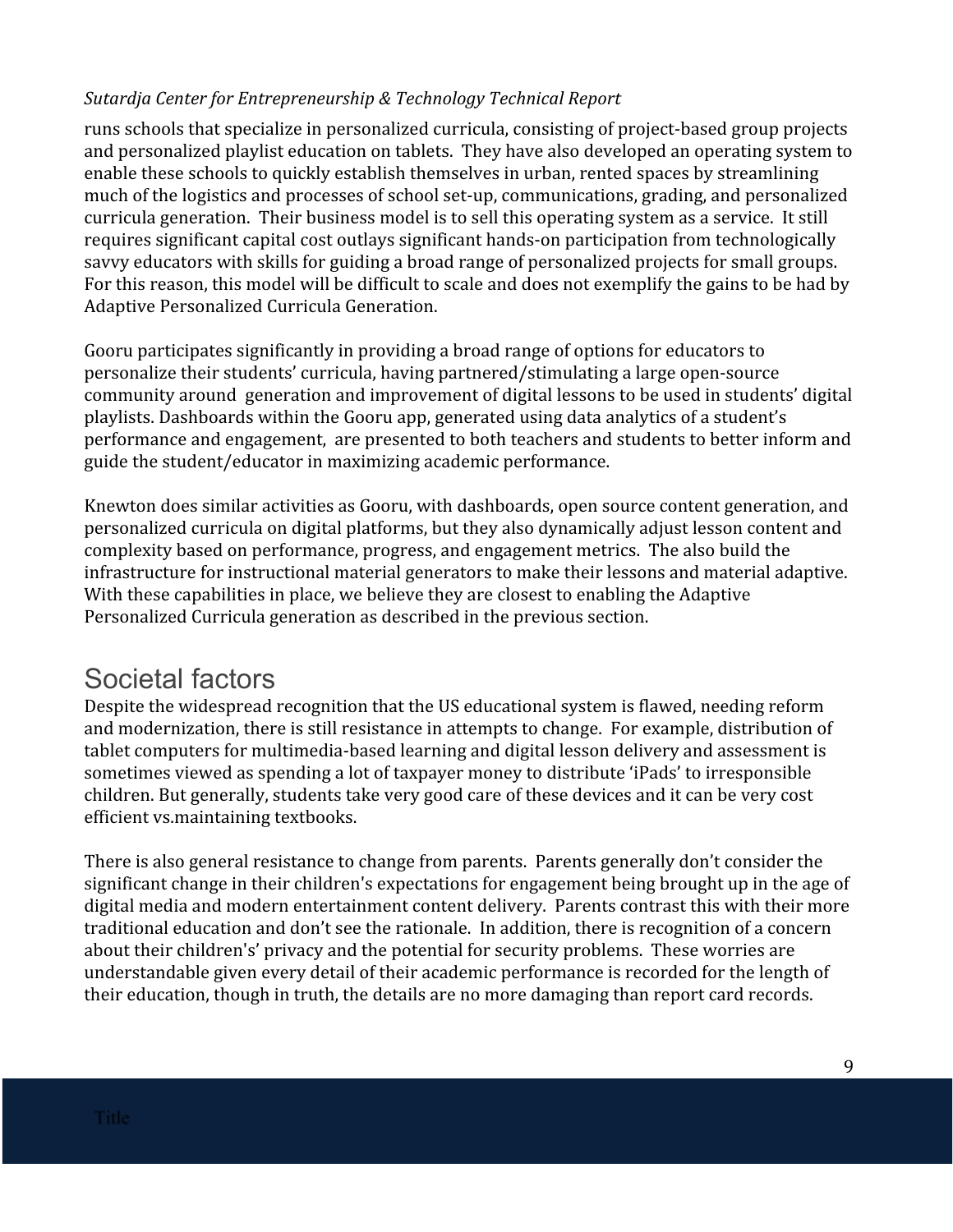As this evolution in education continues to occur, school districts' and teachers' roles will shift within the school, causing some resistance. The district's instructional material funding structure will have to change from buying textbooks to tablet computers. Also, more funding will be required to support IT infrastructure, which will now become a much greater supporting role for the children themselves. The teachers become less responsible for lecturing in the class and become more responsible for monitoring progress and supporting struggling students. There will also be a greater need for more technologically savvy teachers, able to troubleshoot tablets and interact with more complex online dashboards and data analysis and visualization tools.

There is the potential for better educated students for less money, pleasing children, parents, and taxpayers. In addition, universities should benefit from more students attending college as employers should appreciate better qualified and more technologically familiar candidates.

Finally, as educational materials become crowd-sourced, making equivalent education more readily available across school districts and socio-economic classes, this has the potential to erode some of the premium prices some neighborhoods enjoy that have the best schools.

### <span id="page-9-0"></span>**Predictions**

Based on our understand of the space, we believe Knewton is best poised to capitalize on the \$10B+ market of educational material reform to adaptive personalized curriculum generation. They have an executive team previously from Kaplan Education and have made a number of strategic partnerships with the large existing players in the market. They also have the platform to enable the instantaneous feedback to students lessons and playlists that are required to make the difference we have highlighted in this study.

Because of the societal factors involved and the inertia of the system, both schools and students, we believe this change will happen relatively slowly over a 10 year period. College bound student numbers will increase, and those students will be better prepared and better specialized for the field they would like to pursue. In addition, more material can be covered in a given school year, due to increased knowledge acquisition efficiency.

As we discussed previously, adaptive personalized curricula has the potential to do a lot for the institution of education in regards to knowledge acquisition, but it will not benefit students socially or physically. Physical fitness and social interaction will forever remain an important part of a school system's purpose and benefit.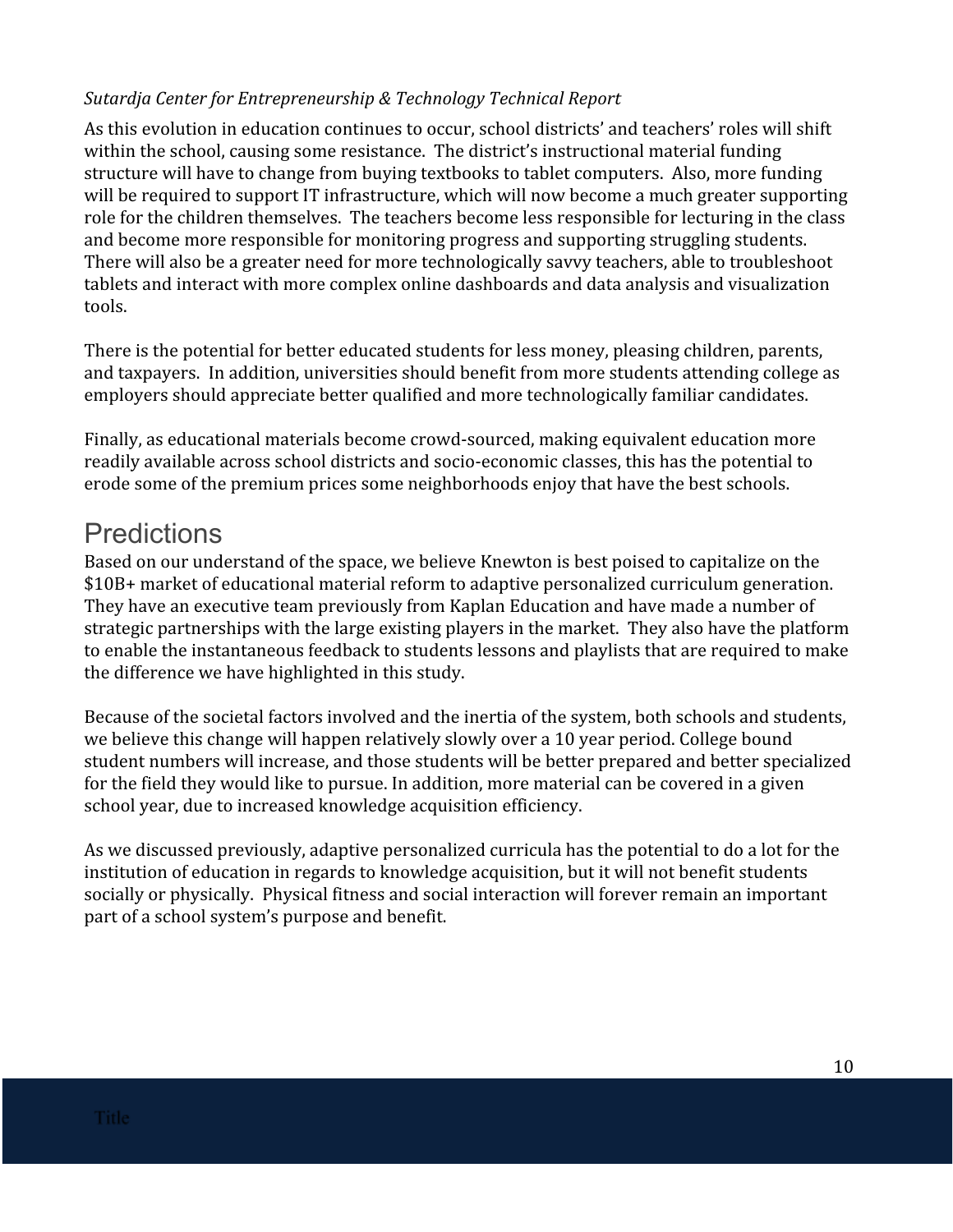### <span id="page-10-0"></span>**Conclusion**

In conclusion, education has changed significantly since 1892 when the K-12 educational system was formalized. The next step will be adaptive personalized curricula generation delivered through digital platforms. This will allow for optimized learning for a given student while reducing complete dependency on teachers to manually monitor and maintain individualize playlist customization for their students. The data analysis and machine learning tools have evolved to more than capable of addressing the problem and the computational power is readily available at insignificant cost. We believe Knewton is the company that is best position to benefit from these changes, though many players will emerge in this promising new space.

We encourage all parents and teachers to embrace this change as adaptive personalized curricula generation comes to their neighborhood.